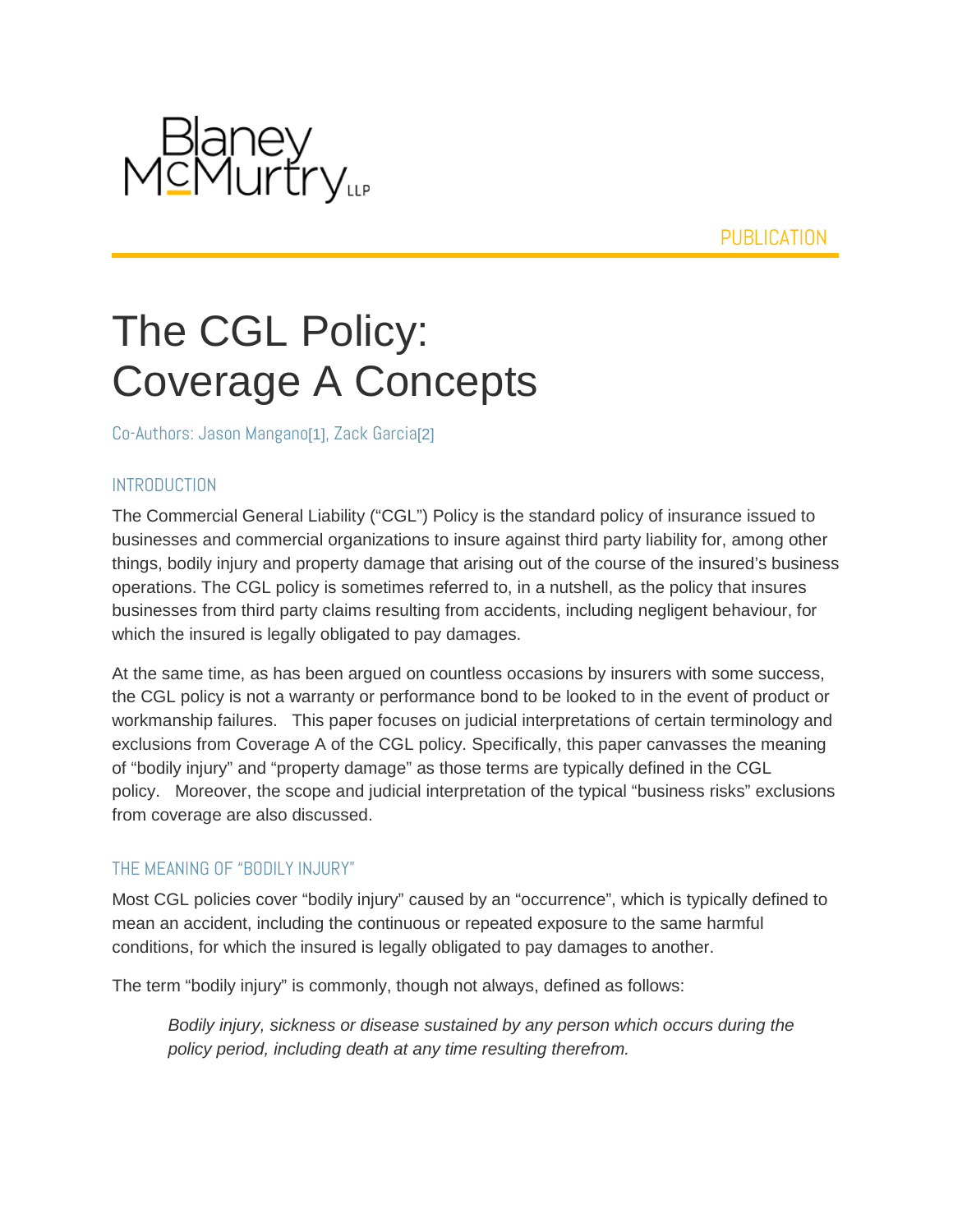In reference to the foregoing definition, one question that may come to mind is what exactly constitutes a "bodily injury" given that it makes reference to the term "bodily injury" in the definition itself. Similarly, other questions include what is the significance of the words "bodily", "injury", "sickness", or "disease" as they appear in the definition?

## Scope of Coverage

Judicial interpretation of the CGL "bodily injury" definition has extended the term beyond typical physical pain. Any sickness or disease, whether it is physical or mental, is now generally captured by the definition.

The current judicial consensus in Canada appears to be that the words "sickness or disease" contemplate internal body issues. Authors of the *Annotated Commercial General Liability Policy* note that the term "sickness" "has been defined as a condition which simply interferes with one's usual activities", and that the term and its interpretation are quite broad. The term "disease" has specifically been found by Canadian courts to include "an ailment that disorders one or more of the vital functions or organs of the body, causing a morbid physical condition", as a condition of pathological origin, or finally as a deviation of normal or healthy functions.[3]

One issue that attracted considerable judicial attention in the past was whether emotional distress absent a physical manifestation of injury could constituted a "*bodily* injury" as that term was defined in the CGL policy. In *Victoria General Hospital v. General Accident Assurance Co. of Canada*[4], it was held that "bodily injury, sickness or disease" included coverage for a claim for severe emotional trauma resulting from incidents of sexual abuse. The Court in *Victoria General Hospital* relied on a perceived ambiguity on the basis that the insurer:

*chose to define "bodily injury" as "bodily injury", followed by a comma, and then followed by the words, "sickness or disease." It is certainly open for a court to consider that in this policy "bodily injury" means three separate and distinct acts or events or occurrences, namely:*

- *(a) bodily injury, which taken alone might be restricted to those cases involving physical injury but, according to some of the American authorities, not necessarily so*
- *(b) sickness, which is by definition something different from physical injury;*
- *(c) disease, which is by definition something different from physical injury.*

Consequently, a physical manifestation of the "sickness or disease" was not necessary for the Court to find that severe emotional trauma caused by sexual abuse constituted a "bodily injury" as defined in the policy. At the time, *Victoria General Hospital* represented a divergence from Ontario precedent, which had held that where the alleged injuries originated in the mind, and not the body, the "bodily injury" definition was not satisfied.[5] *Victoria General Hospital* is consistent with judicial opinion across Canada at present.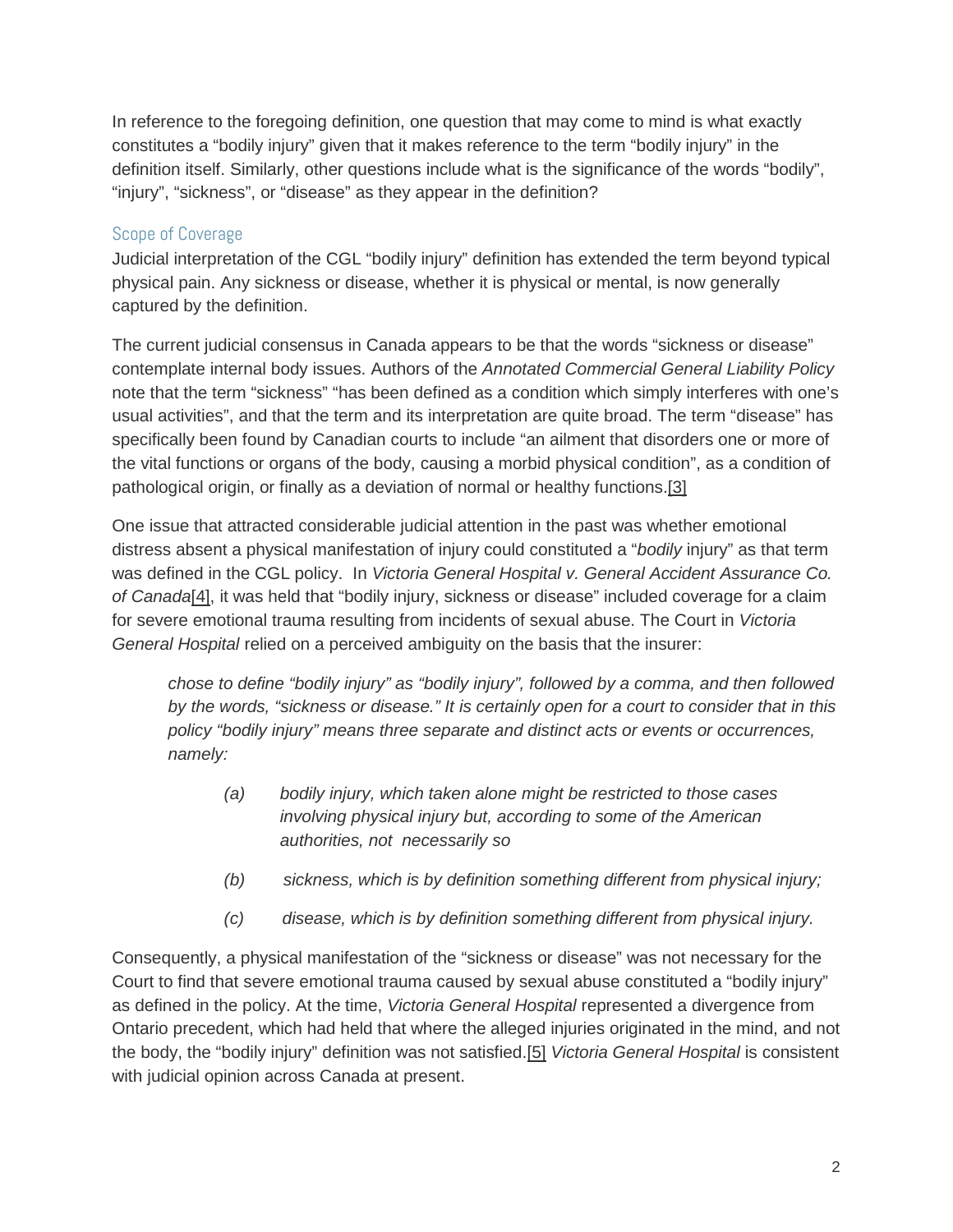It has also been held that nervous shock, depression and psychological trauma stemming from sexual abuse amounted to "bodily injury, sickness or disease" in the context of an exclusion in a directors' and officers' liability policy.[6] This is significant as exclusions by their nature are interpreted more narrowly than the CGL Insuring Agreement's "bodily injury" definition.

There is also precedent in Ontario extending the definition of "bodily injury" to non-physical injuries. In *Elmford Construction Co. v. Canadian Indemnity Co.*[7], the Ontario Superior Court of Justice held that emotional distress that resulted from a plaintiff's fear that a retaining wall might collapse could possibly be argued to constitute "... bodily or mental injury or illness ... ":

*With respect to the Caverlys' claim for damages for emotional stress, Canadian Indemnity submits that the policy covers only for "mental injury" and that emotional stress is not mental injury. It appears that Canadian Indemnity believes the policy covers only a direct injury to the brain. I suspect that, in a business liability policy such as in issue in this case, there would be very few situations where there would be evidence of objective mental injury. The policy covers "... damages because of bodily or mental injury or illness...." A court could possibly fit damages for emotional stress within that provision.*

While mental illness and severe emotional distress absent any physical manifestation often constitutes "bodily injury", the term does not encompass injury to a person's reputation. In *Maillet v. Halifax Insurance ING Canada*[8], the Court of Queen's Bench of New Brunswick held that an injury to an individual's reputation could not trigger a liability policy's insuring agreement:

*With respect however, it bears repeating that the Plaintiff is suing for defamation because of injury to his reputation. He is not claiming damages for 'loss of sleep' or for any other physical inconvenience. Those manifestations are supportive of his allegation that the Applicant's alleged defamatory remarks caused him grief and damaged his reputation in the community. That is the basis of his suit.*

*The policy covers damages arising from personal injuries or property damage. It would be stretching the ordinary terms of the policy to find that damages arising from injury to reputation falls within the category of 'bodily injuries.'*

The British Columbia Supreme Court made a similar finding in *Strata Plan NW3341 - Riverwest v. Royal Insurance Co.*[9] An action was commenced against the owners of a Strata Plan alleging that the failure to complete repairs made a unit unfit for habitation. An argument was raised that such unfitness vis-à-vis a person with a heart condition constituted an allegation of "bodily injury… sustained by a person." The Court quickly rejected this argument:

*Even reading the pleadings broadly as I must do in considering whether there is a duty to defend, in my view the allegation is one of lost usage of the property, not bodily injury. I do not consider the pleadings might raise a claim for damages for bodily injury, and I do not find a duty to defend on the basis of "bodily injury".*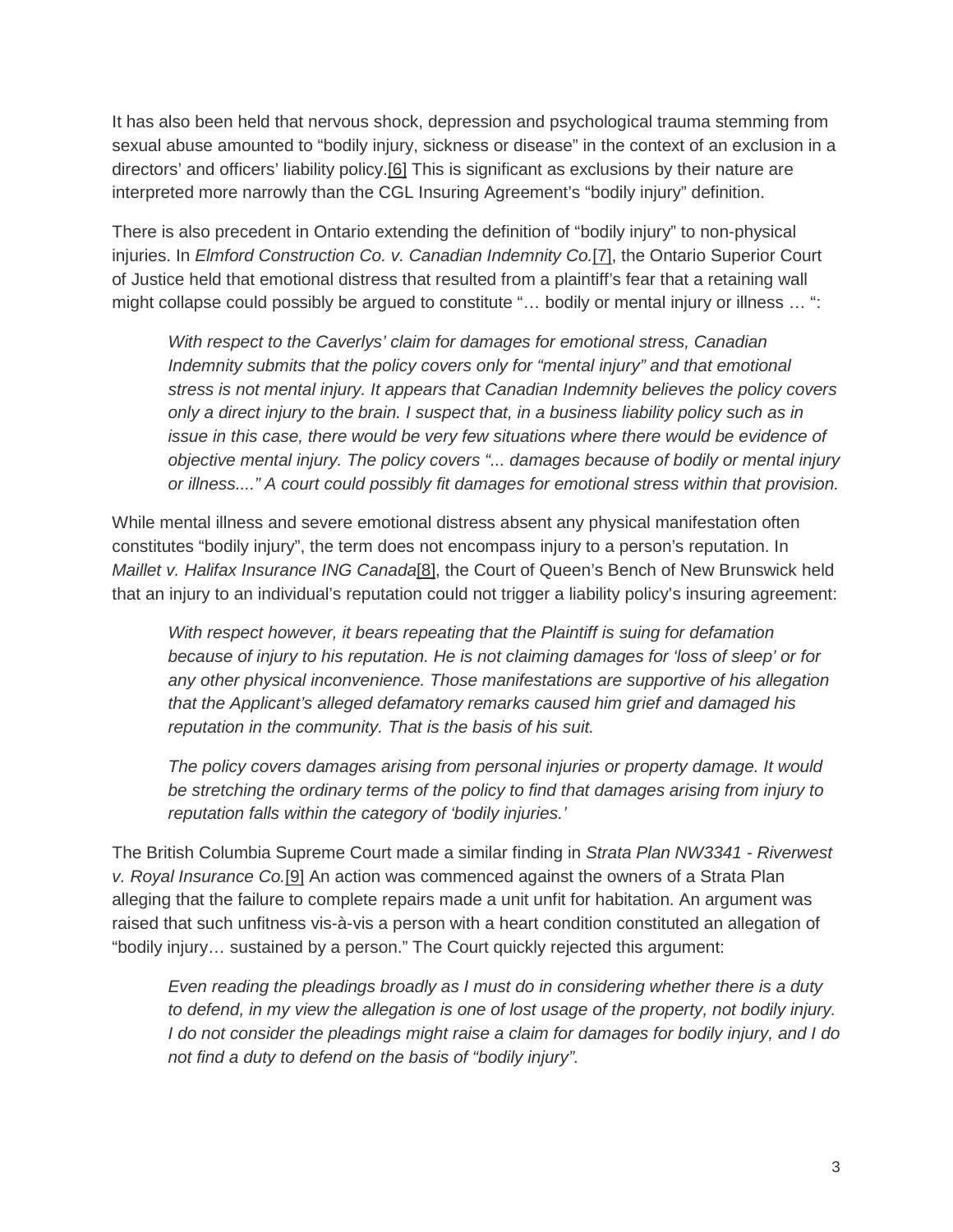# Difference from Personal Injury

There is a fundamental distinction between the concepts of "bodily injury" and "personal injury" in a Commercial General Liability policy. The terms are far from synonymous and relate to two distinct classes of coverage. The Nova Scotia Supreme Court in *Ben's Ltd. v. Royal Insurance Co.*[10] reviewed the difference between the two:

*In this policy at least "personal injury" coverage is clearly something quite different from "bodily injury". In Vol. 7A Appleman, Insurance Law and Practice, it is stated at p. 4 (footnote 1):*

*Note that courts frequently use the terms 'bodily injury' and 'personal injury' interchangeably. In insurance terminology the two terms have entirely different meanings. The first deals with medically recognizable injuries such as a broken bone whereas the second deals with libel, slander and false arrest.*

In the insurance coverage context, "personal injury" refers to an injury, other than a bodily injury, which arises out of a number of enumerated offences including privacy breaches and slander, whereas "bodily injury" is concerned with physical and potentially emotional distress of the human body, without any reference to what caused the distress itself. The CGL policy's "personal injury" coverage is typically set out in the Coverage B insuring agreement; as opposed to "Coverage A", which sets out the typical "bodily injury" and "property damage" coverage. The discussion in this paper is restricted to "Coverage A" of the CGL Policy.

# THE MEANING OF "PROPERTY DAMAGE"

Historically, the CGL policy did not include a definition of "property damage". Instead, it provided coverage for "damages because of injury to or destruction of property, including loss of use thereof". The definition's inclusion of an unqualified "injury", however, has resulted in declarations of coverage for claims asserting the infringement of a property right.[11] For example, it has been found that both an infringement of the right to enjoy water[12] constitute "injury to property".

As a result, a number of revisions were made to the CGL policy, such that the current standard definition of "property damage" provides as follows:

## *"Property damage" means:*

*a. Physical injury to tangible property, including all resulting loss of use of that property. All such loss of use shall be deemed to occur at the time of the physical injury that caused it; or*

*b. Loss of use of tangible property that is not physically injured. All such loss of use shall be deemed to occur at the time of the "occurrence" that caused it.*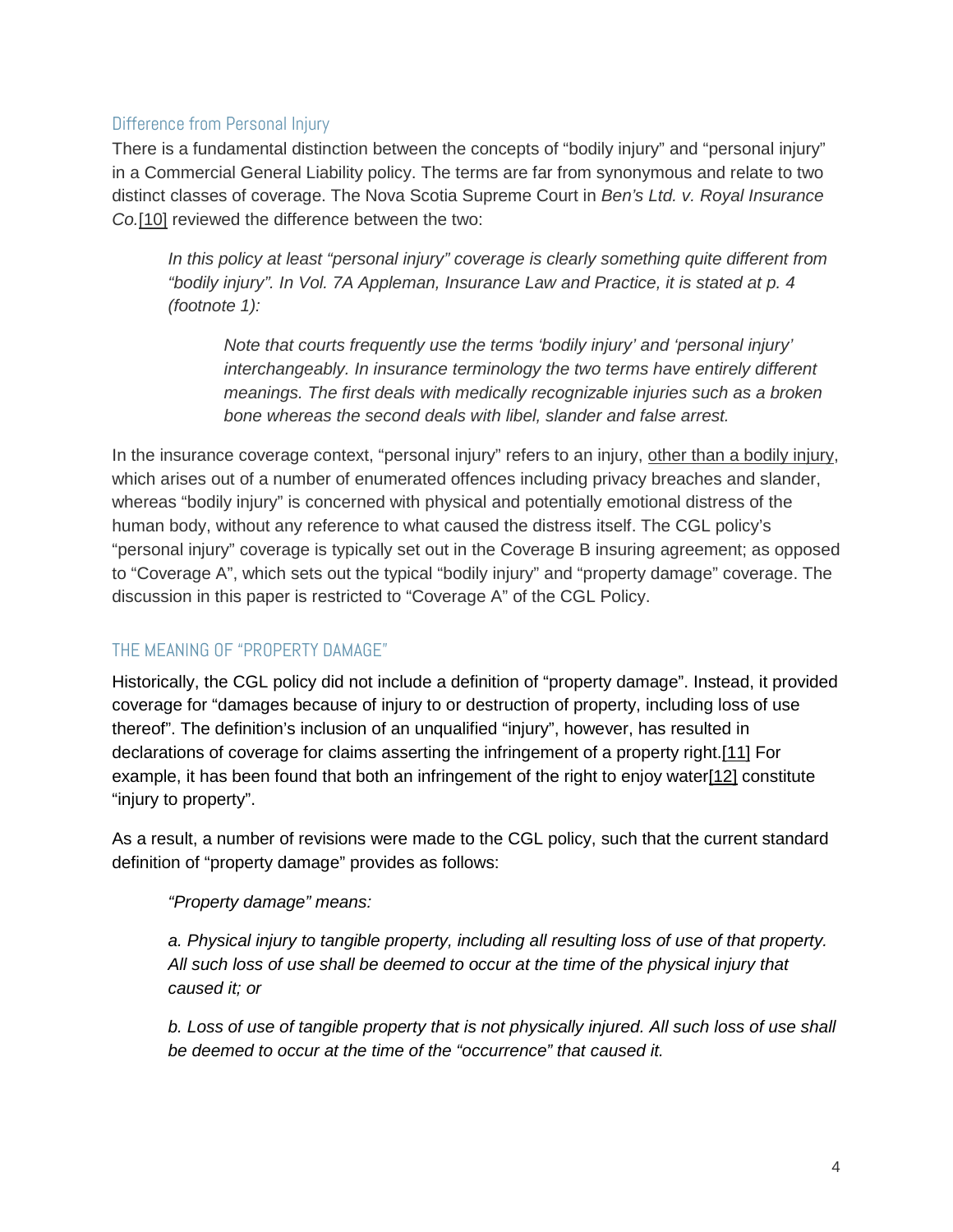The result has been that a number of litigious issues have now been resolved. The modern definition contains "tangible" qualifier, hence claims for property damage to electronic data, should not attract coverage. Moreover, where there is an actual physical injury, any resulting loss of use of that property is deemed to occur at the time of the injury that caused it. Finally, loss of use of property that is not physically injured is deemed to have occurred at the time of the "occurrence" that caused the loss of use of that property.

## Scope

As Gordon Hilliker notes in *Liability Insurance Law in Canada*, "property damage" includes damage to an insured's own work or own product, but property that is defective can also be found to constitute "property damage". The seminal Supreme Court of Canada decision in *Progressive Homes Ltd. v. Lombard General Insurance Co. of Canada*[13] provided guidance as to the scope of "property damage" as defined in a CGL policy. The Court held that a policy's insuring agreement should be given a "plain meaning" interpretation that is consistent with the context of the entire policy. Accordingly, where a defect renders property entirely useless, it could be argued that defective property is covered under the "loss of use" component of the definition.

As with "bodily injury", the definition of "property damage" welcomes a number of questions, most obviously with respect to what constitutes "physical injury" and "loss of use".

## a) Physical Injury to Tangible Property, and Resulting Loss of Use

The definition of "property damage" requires a "physical injury" to tangible property. However, a number of decisions demonstrate that what exactly constitutes a "physical injury" is less intuitive than the "plain meaning" of the term. The Court in *Canadian Equipment Sales & Service Co. Ltd. v. Continental Insurance Co.*[14] dealt with an interesting scenario in which a labourer allowed a piece of metal to fall into a water pipeline. The owner feared that the metal would impede the flow of waters, which were used for industrial processes, and cause significant damage. The owner attempted to find the piece of metal at considerable expense but failed. The owner subsequently claimed for its investigation expenses. The finding at trial that there was no "injury to property" was reversed by the Ontario Court of Appeal, which held that the dropped piece constituted an impairment (*i.e.* injury) to the water system (*i.e.* property).

In *Beaverdam Pools Ltd. v. Wawanesa Mutual Insurance Co.*[15], the insured had installed a pool at the home of a customer, who then installed a deck around and level with the pool. The pool subsequently fell apart, and the customer brought an action against the insured seeking, *inter alia*, the cost of raising his deck to make it level with the pool. The insured's subsequent claim under its CGL policy was denied by Wawanesa. At trial, the Court found that if the deck (which was *not* part of the insured's work) had to be rebuilt because of defects in the pool (which *was* part of the insured's work) the corresponding damages were recoverable under the CGL policy.

On appeal, Wawanesa argued that the plaintiff's claim for the deck was not an allegation of "property damage" because no "physical injury to tangible property" had occurred given that the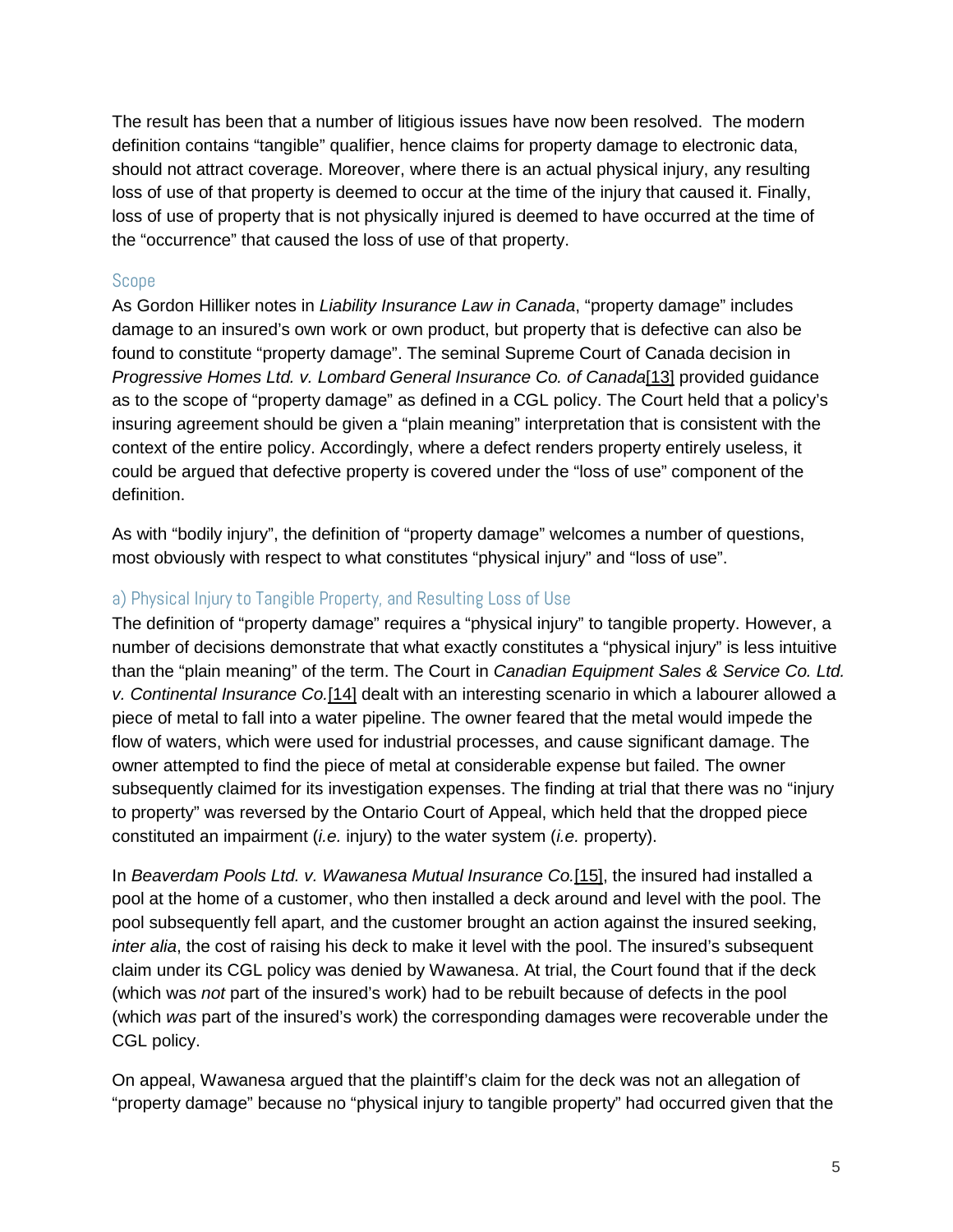deck had remained intact. Thus, the cost of raising it to render it functional once again was argued to be an economic loss. In dismissing the appeal, the New Brunswick Court of Appeal found that "the relevant provisions of the policy and the case law interpreting them do not support such contentions". The insured's inadequate installation of the pool made it necessary to remove the deck, rendering it useless until a new pool was installed. This process satisfied the "property damage" definition. Specifically, the customer's negligence claim for losses associated with the deck constituted "property damage" (as well as an "occurrence") within the scope of the CGL policy.

It was not clear in the New Brunswick Court of Appeal Court's opinion where in fact a "physical injury" had occurred to the deck or whether there had simply been a "loss of use" of tangible property. However, the Court did rely on the oft-cited *Carwald Concrete and Gravel Co. Limited v. General Security Insurance Company of Canada et al.*[16] decision, where it was held that defective concrete rendered the embedded reinforcing steel useless, and that the act of pouring the concrete constituted "physical injury to tangible property", the tangible property being the reinforced steel.

Finally, the Supreme Court of Canada in *Progressive Homes* provided further insight into what may constitute "property damage". BC Housing had hired the insured to build housing complexes. Following the completion of construction, water was found to have leaked into the complexes and to have caused damage. BC Housing alleged inadequate construction on the part of the insured's subcontractors. One of the many issues before the Court was whether defective property itself could constitute "property damage" as defined in a CGL policy. Notable in the decision, for present purposes, was the finding that the definition of "property damage" did not categorically exclude defective property, and that defective property could be argued to satisfy the definition's "physical injury" or "loss of use" conditions.

We note further to the Supreme Court of Canada's analysis, the standard CGL "property damage" definition does not make a distinction as between damage to the insured's own work and damage to the property or work of others.

## b) Loss of Use of Tangible Property not Physically Injured

"Property damage" also includes the "loss of use" of tangible property that is not physically injured. It is important to note, however, that while the latter definition of "property damage" contemplates loss of use of property without actual physical injury, any "loss of use" must be directly related to tangible property that, had it been physically injured, would satisfy the definition of "property damage". It follows that "loss of use" requires injury to a right or interest in tangible property.

A claim for pure economic loss absent any injury or damage to property or a property interest will not generally constitute "property damage" before a Canadian court. In *Raylo Chemicals v. AXA*[17] the Alberta Court of Queen's Bench was unable to locate an allegation of "property damage" in a pleading alleging damage, injury or disruption to (or loss of use of) any property or to any rights to or in property owned, possessed or enjoyed by the claimant. The claim in *Raylo*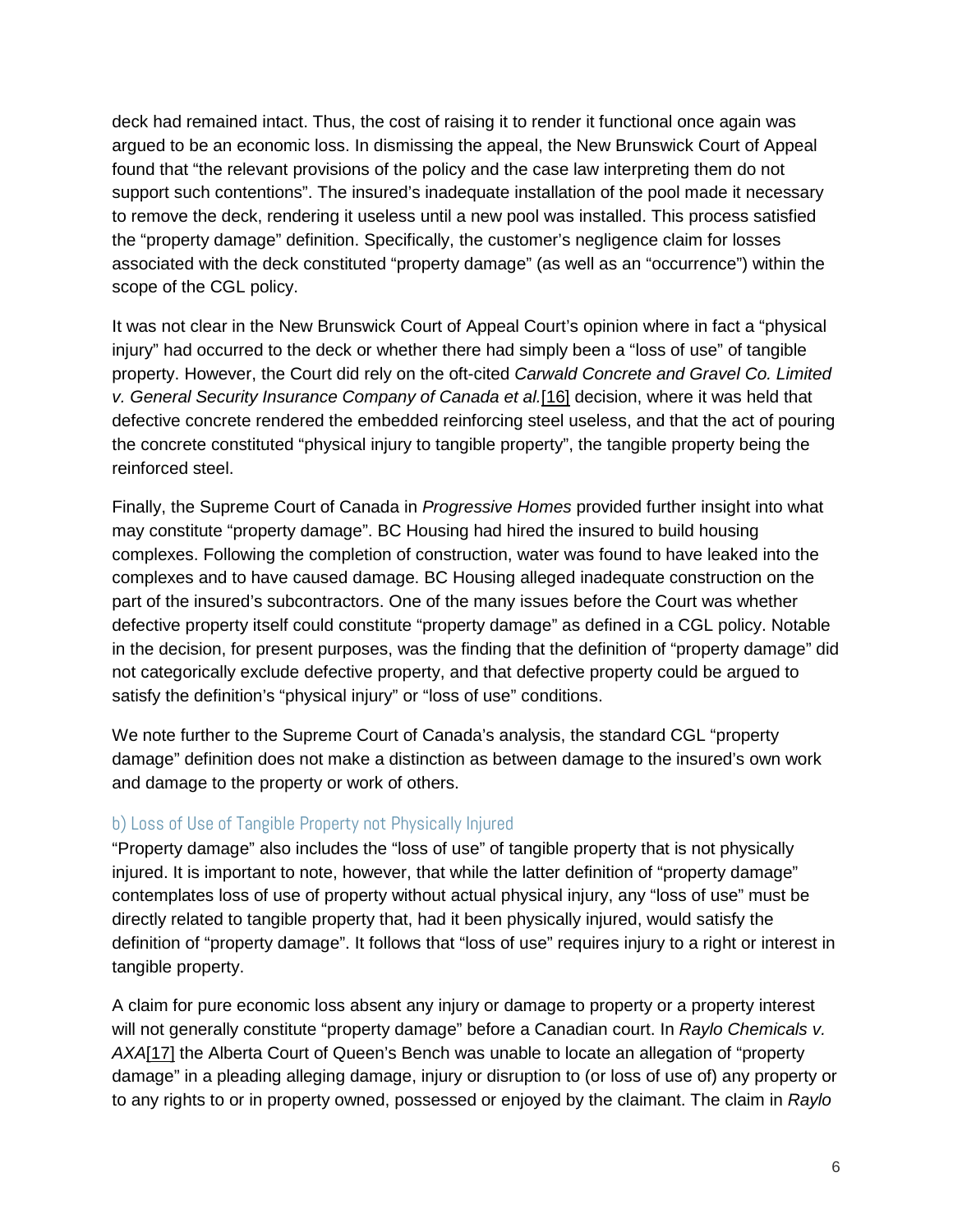was based on multiple breaches of contractual obligations, negligence and misrepresentation for the increased expense in time, labor and materials to carry out and complete constructions and additions that the insured was contracted to do. The Court characterized the claim as one for damage to the financial or economic interests of the insured. In this regard, the claim, according to the Court, did not alleged a loss of use of *property*. The Court was unwilling to accept that a claim for pure economic loss could be equated with damage to — or loss of use of — "property".

A commonly cited decision in which there was a finding of "loss of use of tangible property that is not physically injured" is *International Radiography and Inspection Services (1976) Ltd. v. General Accident Assurance Co. of Canada.*[18] The insured conducted radiographic hardness tests on new steel piping and flanges at a plant, which failed to properly reveal hardness levels. Following completion of these tests, the plant was restarted but quickly shut down once again because of a compressor failure. During this shutdown, Suncor conducted its own hardness tests, which disclosed readings that conflicted with those provided by the insured. The problem was remedied at significant financial expense, due to production delays. At trial, the Court found that while there was no physical injury to tangible property, there was a loss of use of tangible property that was not physically injured (the plant shutdown), which triggered the "property damage" definition and thus the policy's insuring agreement. This decision was upheld on appeal.

## THE "BUSINESS RISKS" EXCLUSIONS

The CGL is a comprehensive insurance policy that provides Canadian businesses and organizations coverage for common risks that arise in the course of daily business. As with all insurance policies, however, the CGL policy is meticulously drafted with a number of conditions and exclusions to cover these businesses for a carefully defined category of risks, namely third party bodily injury and property damage that results from the insured's business operations, products, or premises.

Most CGL policies contain a number of exclusions that are often referred to as the business risk exclusions. These exclusions are among those most commonly litigated exclusions in the CGL policy as their application is quite often fact specific and often. This paper will analyze the Damage to "Own" Property, Damage to "Your Product", Damage to "Your Work" and Damage to "Impaired Property" exclusions. The inclusion of these "business risk exclusions" is a clear acknowledgment by underwriters that CGL coverage cannot be purchased in place of a warranty. In claims for coverage, then, insurance practitioners in Canada must pay close attention when interpreting the policy and considering whether a seemingly covered incident is precluded from coverage by a "business risk" provision.

## a) Damage to "Own" Property

A typical "Damage to Own Property" exclusion will preclude coverage for "Property Damage" to: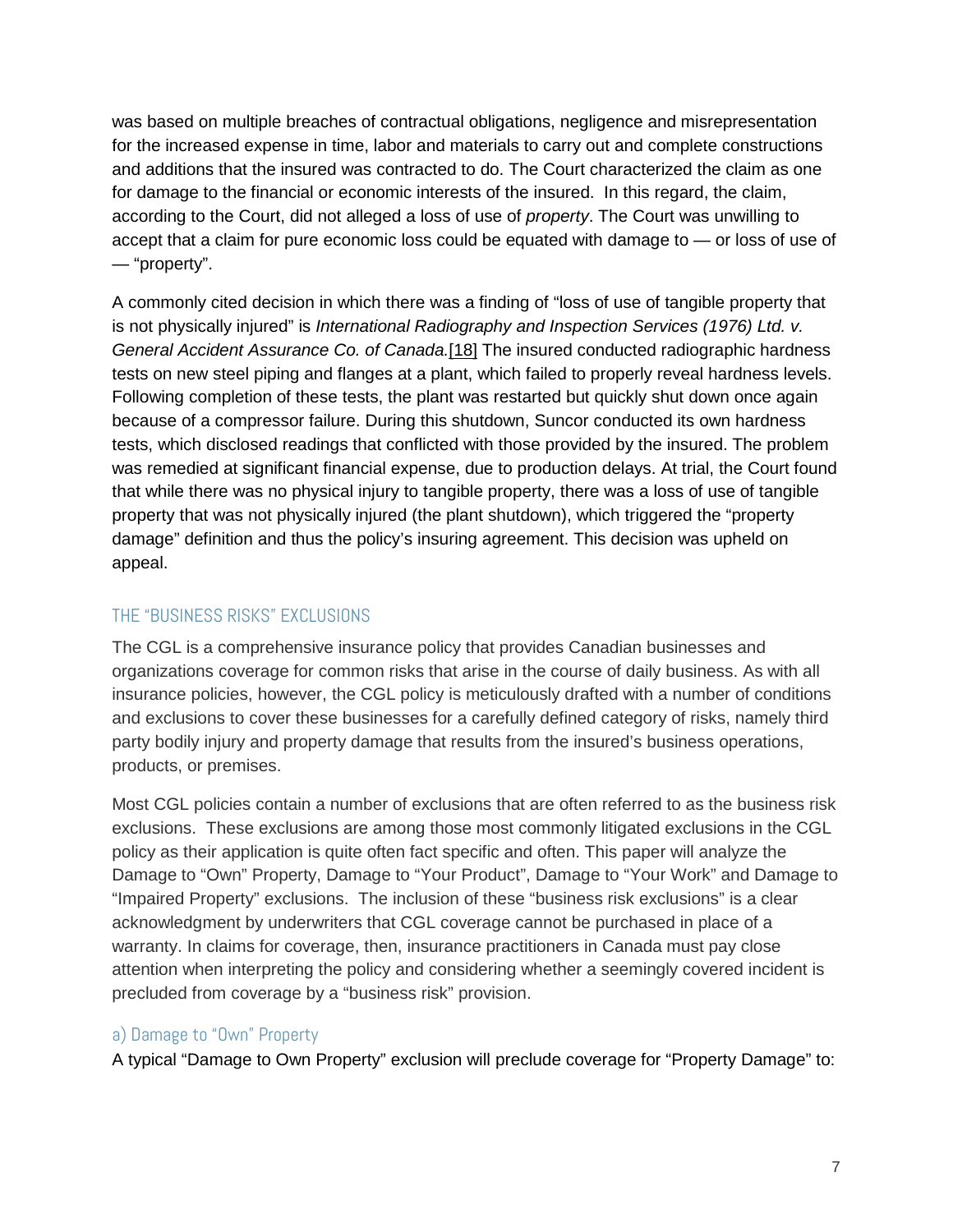*(1) Property you own, rent, or occupy, including any costs or expenses incurred by you, or any other person, organization or entity, for repair, replacement, enhancement, restoration or maintenance of such property for any reason, including prevention of injury to a person or damage to another's property;*

The underwriting intent behind this exclusion is to ensure that the CGL policy is not interpreted in a manner so as to provide first-party coverage to an insured, which instead should be negotiated independently. The exclusion is meant to preclude coverage for any "property damage" over which a policyholder has a measure of control, and thus the exclusion also operates to discourage fraudulent insurance claims and moral hazard with respect to the insured's own property. While the exclusion is most typically applied to preclude coverage for real property, it has also been applied to include personal property. The exclusion itself does not distinguish between real property and chattel.

The issue of what constitutes an insured's "own property" was addressed in *Romay Automotive Ltd. v. Dominion of Canada General Insurance Co.*,[19] where the insured's employee negligently started a fire that completely destroyed its product stock. Romay later obtained unsatisfied judgments, and its insurers subrogated against its liability insurer. At issue was whether the liability policy responded to situations where one insured (Romay) sued another (its employee). Dominion denied coverage based on an "own property" exclusion. The Ontario High Court of Justice found that the exclusion precluded coverage to *any* insured under the policy, regardless of whether or not *that* insured was not *the* insured against whom a claim was made. The Court also endorsed the concept that third party liability insurance provides coverage only in situations where a third party is making a claim against an insured.

Similarly, the New Brunswick Court of Queen's Bench in *Archway Holdings Ltd. v. Royal Insurance Co. of Canada*[20] considered a policy that excluded coverage for property damage to "Property owned or occupied by or rented to the insured". The insured's underground storage tank located on its property leaked and a subsequent investigation and study was commissioned. The insured's liability insurer had previously covered third party claims that were traced to the leaking tank. While the insured sought reimbursement for the investigations relating to its own land, the Court made clear that because the investigations were confined to the insured's own premises and were not related to continuing or past damage to the property of others, they were not covered by the policy. The Court confirmed that the policy was only intended to cover claims arising out of third party property damage.

A second issue is what constitutes "rent" or "occupy". In *Fraser River Pile Driving Co. v. Fidelity Insurance Co. of Canada*,[21] a general contractor (the "General") had hired two subcontractors. The General asked the insured subcontractor (the "Insured") to use the claimant subcontractor's (the "Claimant") crane to remove debris that was interfering with the construction of a bridge. The bridge failed while the Claimant was using the Insured's crane, and the crane fell into a river. The Claimant sued the Insured. The Insured sought indemnity from its liability insurer for damage caused by the crane's collapse. Coverage was originally denied on the basis that the crane was being "used by" or "rented" by the Insured at the time of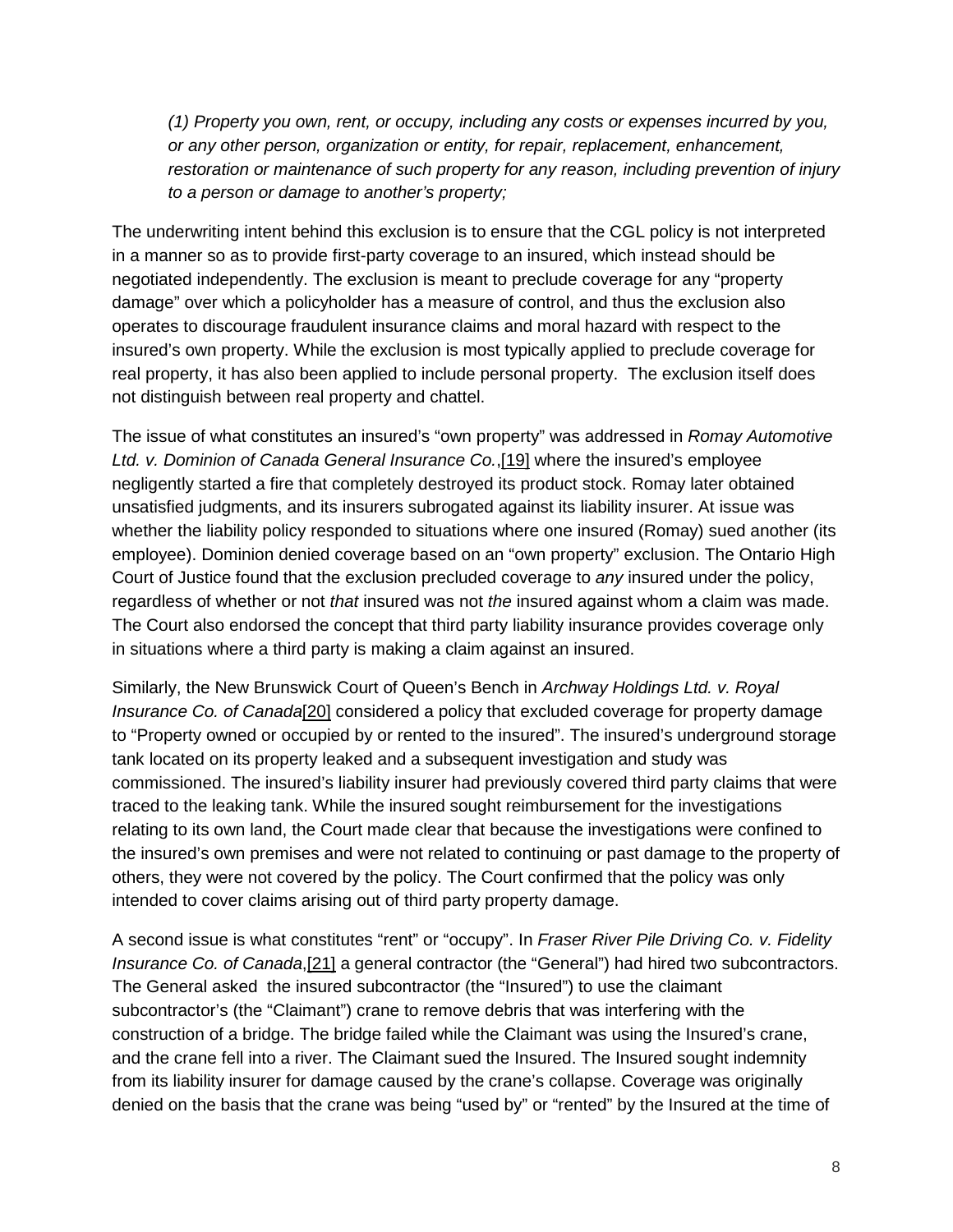the occurrence. However, the British Columbia Supreme Court instead found that the crane had not been rented, and the Insured did not have actual "possession" of the crane. This case has been used to suggest that the degree of control an insured exercises over the property in question is quite relevant in determining whether the exclusion applies.

The Ontario Court of Appeal brought the owned property exclusion's temporal constraints to light in *Poplawski v. McGrimmon*.[22] In this case, the insured had constructed and sold a home, and the buyers sued upon discovery of defects. The defendants' homeowner policy precluded third party liability for claims for "damage to property you own, use, occupy or lease". The Court found that this clause was ambiguous and, construing it narrowly, found that because it was written in the present tense ("own"), the exclusion did not apply given that the home was once owned (past tense) by the insured. Although this case involved the interpretation of a homeowner's policy, the *Poplawski* reasoning highlights the importance of carefully reading the tense of policy language. Drafters should consider making reference to property sold if the exclusion is intended to apply to sold property.

The tense issue arose before the Ontario Court of Appeal again in *Hector v. Piazza*,[23] where the pleadings alleged negligent construction in relation to a property that had been sold. In *Hector*, however, the "own property" exclusion contained the words "owned or occupied by or rented to the Insured." The Court of Appeal found this wording ambiguous on the basis that "owned" could refer to present or past ownership. The Court reasoned that the exclusion did not appear to be intended to apply to circumstances in which property was transferred to a third party. It would follow, based on this reasoning, that property caught by the exclusion at the time of underwriting may not be caught by the exclusion at the time coverage is being analyzed.

## b) Damage to "Your Product"

A typical CGL policy will also exclude coverage for:

*i. "Property damage" to "your product" arising out of it or any part of it.*

In turn, "your product" is usually defined as:

*Any goods or products, other than real property, manufactured, sold, handled, distributed or disposed of by … You … Others trading under your name; or … A person or organization whose business or assets you have acquired; and … Containers (other than vehicles), materials, parts or equipment furnished in connection with such goods or products.*

This exclusion precludes coverage for damages resulting from an insured's liability for providing a faulty or deficient product to third parties, and the risk that the insured will be sought for repair or replace its faulty product as a result. It bears mentioning that this exclusion is focused on an insured's actual product, but that it does not otherwise exclude from coverage bodily injury or property damage caused by an insured's faulty or deficient product. The exclusion also does not operate to remove from coverage any resulting damage caused by an insured's faulty or deficient product.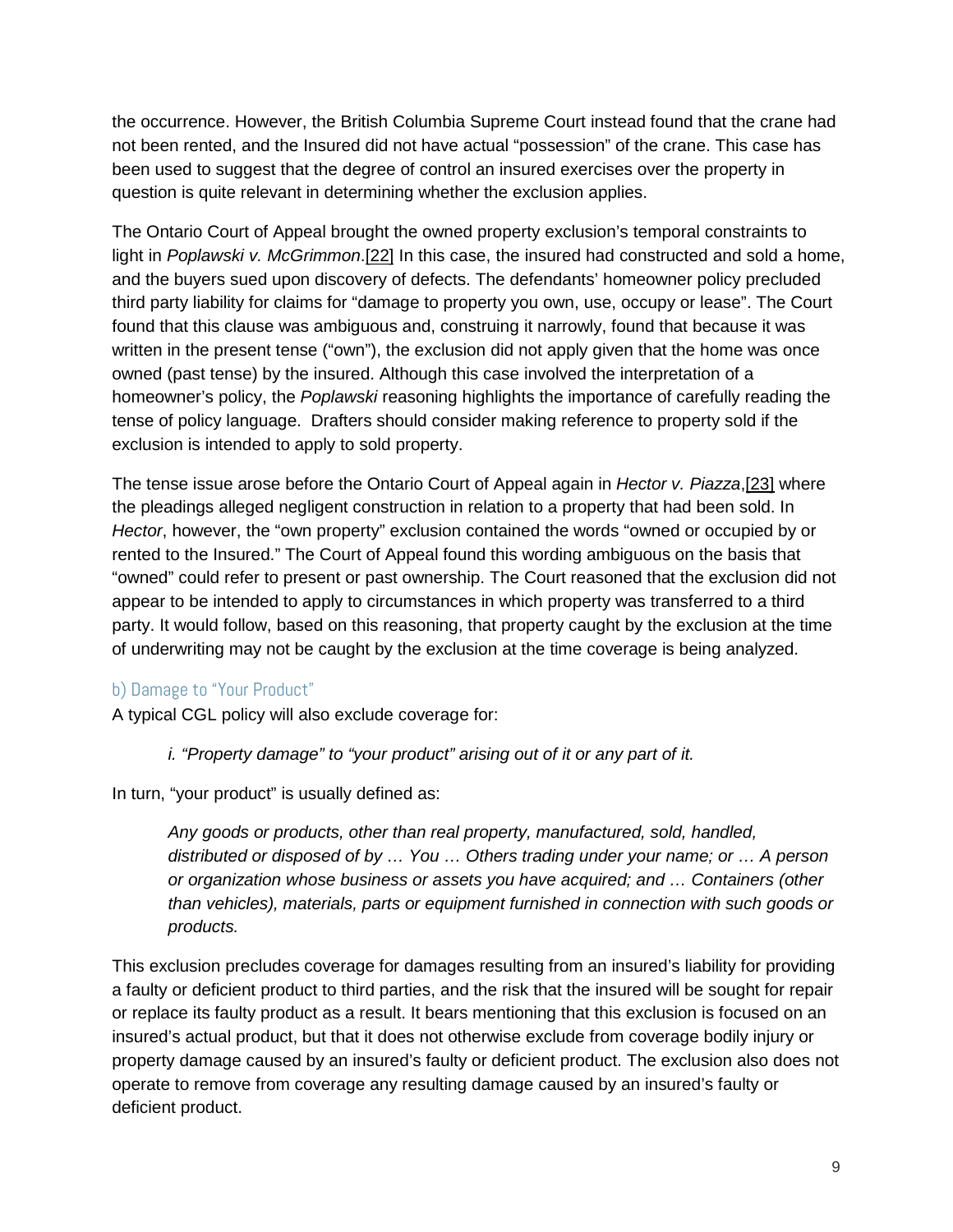Unlike the "own property" or "your work" exclusion, the "your product" exclusion is considered by most insurance coverage practitioners to be relatively straight-forward. While the decision in *Alie v. Bertrand & Frère Construction Co.*[24] is incredibly complex, it demonstrates the clear application of the exclusion. Recall in *Alie* that Lafarge supplied cement powder and fly ash to Bertrand, which supplied faulty concrete to contractors who, in turn, constructed faulty concrete footings and foundations. The homes thus had major structural defects and required replacing. The Court found, *inter alia*, with respect to the "your product exclusion" that a CGL insurance policy does not cover the costs of replacing the insured's own faulty product. Thus, Lafarge was not covered for the cost of new cement material and Bertrand had no coverage for the cost of replacing its faulty concrete.

In addition to clarifying how this exclusion operates *prima facie*, *Alie v. Bertrand* is also authority for the proposition that the "your product" exclusion does not exclude from coverage damage to real property when the defective product is incorporated into that real property.[25] Justice Roy found that Lafarge was nevertheless covered for the property damage it caused when its defective product was incorporated into Bertrand's concrete. Furthermore, Lafarge was covered for property damage caused to the plaintiffs when Bertrand's faulty concrete became part of the foundations of the plaintiffs' homes, rendering the properties useless. Similarly, Justice Roy found that Bertrand had coverage for the property damage it had caused when its faulty concrete was incorporated into the property of the homeowners.

A leading decision on the operation of this exclusion with respect to resultant damage is *Bulldog Bag Ltd. v. Axa Pacific Insurance Co*.[26] The insured manufactured packaging which was defective, for which it settled with its customer and subsequently sought indemnification from its CGL insurer. The customer's losses related to the costs directly associated with having to package different products for sale, removing raw materials from the defective packaging, disposing the defective packaging and the loss of some raw material in the salvaging process. The Court ultimately found that the exclusion in the policy for property damage to "goods or products manufactured or sold by the Insured" did not preclude coverage. This was because, while the exclusion operated to preclude coverage for any claims for damage to the insured's bags (the defective product), it could not be extended to preclude coverage for compensation for a customer's costs for separating the bags from its products, repackaging its products in different bags and salvaging any old product.

It bears mentioning that an important restriction to the scope of the "your product" exclusion is found in the definition of "insured's product", which expressly carves out application of the exclusion to real property. This was critical in *Axa Insurance (Canada) v. Ani-Wall Concrete Forming Inc.*[27] where, as in *Alie v. Bertrand*, one company supplied cement powder and three other companies supplied fly ash for concrete. Ani-Wall eventually used the concrete to construct the footings and foundations for various builders, whose homes suffered property damage when the footings and foundations failed. In his decision, Justice Perell found that the "Your Product" exclusion not apply, for when Ani-Wall's "product" was incorporated into the homes, it became a part of the real property, for which the exclusion did not apply. In this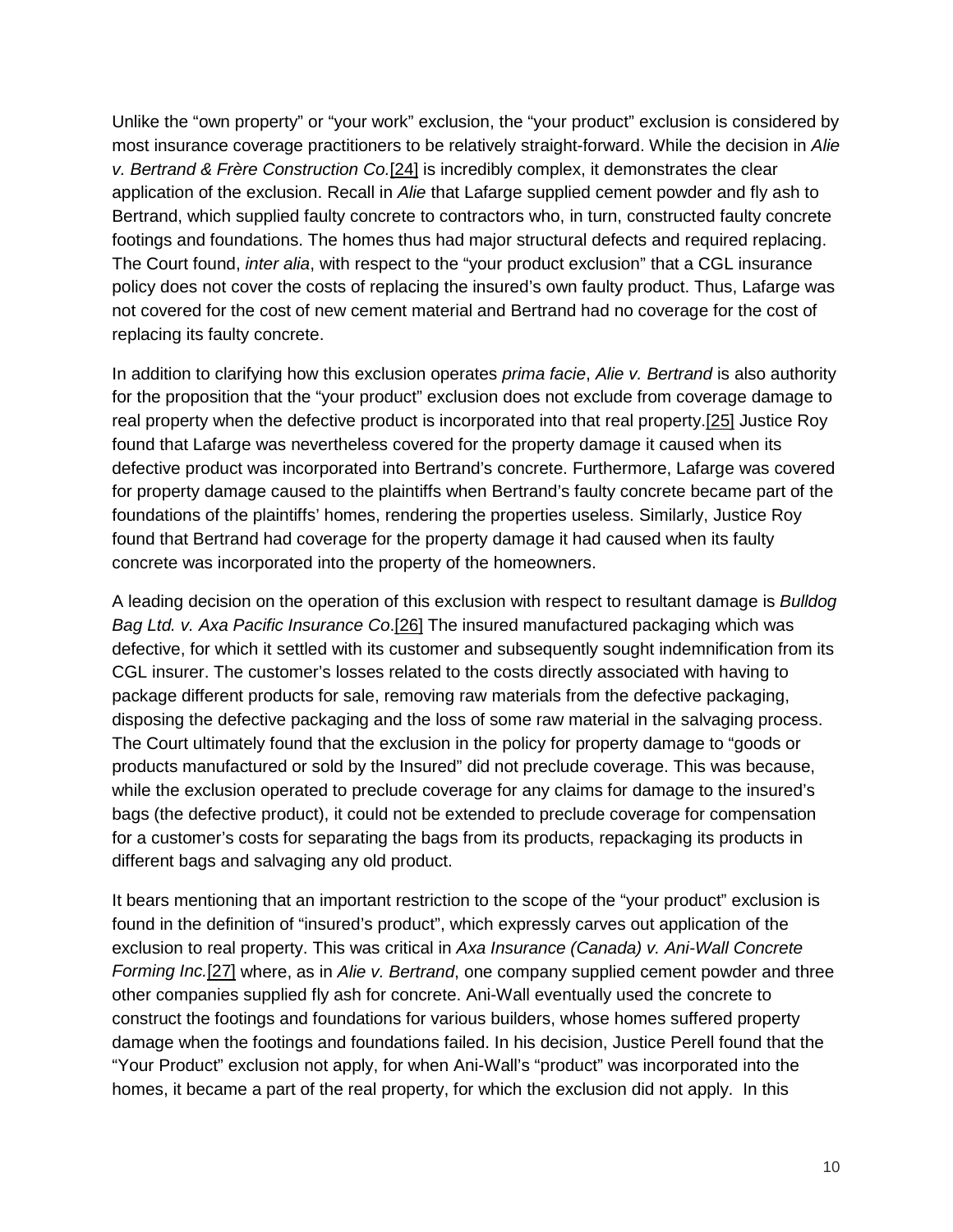regard, the distinction between real property and chattel is important to know when determining the applicability of the "Your Product Exclusion."

# c) Damage to "Your Work"

Another "business risk" exclusion provides that there is no coverage for:

*j. "Property damage" to "your work" arising out of it or any part of it and included in the "products-completed operations hazard".* 

*This exclusion does not apply if the damaged work or the work out of which the damage arises was performed on your behalf by a subcontractor.*

In turn, "your work" is defined as:

*a. Work or operations performed by you or on your behalf; and*

*b. Materials, parts or equipment furnished in connection with such work or operations.*

*"Your work" includes warranties or representations made at any time with respect to the fitness, quality, durability or performance of any of the items included in a. or b. above.*

There are some case law examples where the "your work" exclusion is applied in a very straightforward manner. Recall the facts of *Beaverdam Pools Ltd.* (discussed above), where the insured was sued by its customer for the negligent installation of an above-ground pool that subsequently collapsed, necessitating the removal of a deck that had been rendered useless. The policy in that case also contained an exclusion clause precluding coverage for the cost of repairing or replacing the insured's "work" or "work product". The New Brunswick Court of Appeal thus found that the policy did not provide the insured any indemnity for the cost of repairing or replacing the pool itself. However, the claim for loss associated with the deck was found to be within the scope of the policy, and the duty to defend was triggered by the claim for costs to raise the deck.

The British Columbia Supreme Court in *Privest Properties Ltd. v. Foundation Co. of Canada Ltd*.[28] considered this exclusion in the context of an asbestos claim brought under six different insurance policies. The insured sought reimbursement for defence costs, and the Court considered six different "work/product" exclusion clauses. It noted that the underlying contract in this matter pertained to the renovation of an existing building and not the construction of a new building. Consequently, the Court found that the exclusion applied to the installation of asbestos, but not to damage to other property:

*…bearing in mind the underlying purpose of a CGL policy, I am of the opinion that the work/product exclusion clause found in each of the subject policies, including those of Allstate and Dominion, relieves the insurer from any obligation to defend Foundation against the claims that have been advanced by the plaintiffs with respect to the removal and replacement of the [asbestos], the installation of which was part of Foundation's "work" or "product"…*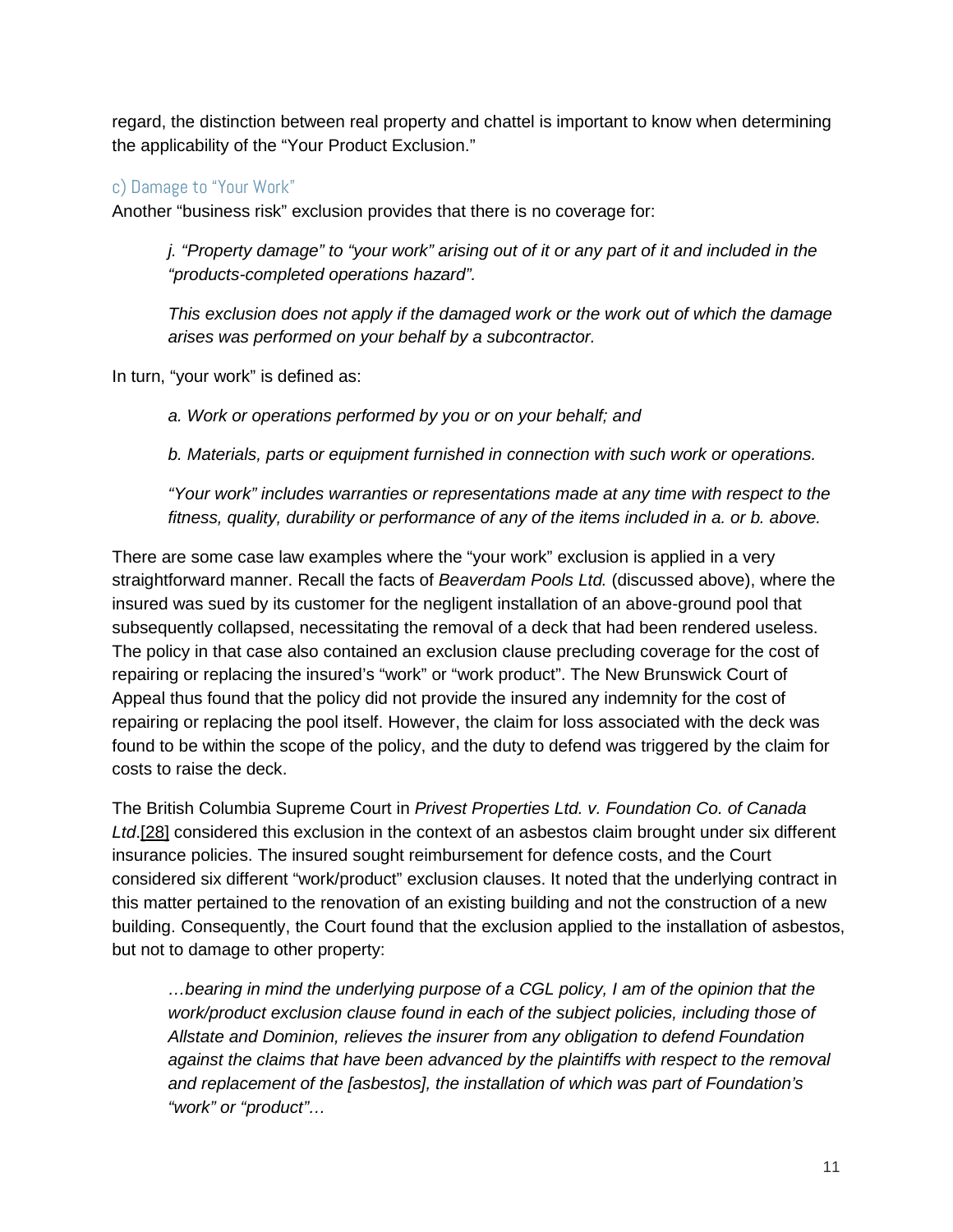*However, the clause would be of no effect with regard to other property, whether corporeal or incorporeal that may have been damaged…*

The Ontario Court of Justice considered the exclusion in *Dow v. Trumper*,[29] an action seeking the recovery of expenses required to repair and replace work that had been done by the insured. The Court interpreted and summarized the "your work" exclusion as follows:

*"This insurance does not apply to physical injury to or loss of use of materials, parts or equipment furnished in connection with work performed by Mr. Trumper that arises out of the work performed by him or materials furnished in connection with such work, or that arises out of any part of such work or materials."*

Given that the claim in *Trumper* concerned only damage to the insured's work, and because there was thus no "property damage" exclusive of the insured's work, the Court found that the exclusion precluded coverage for the repair or replacement of the insured's work, as well as any materials he had used in connection with such work.

But what is meant by "materials, parts or equipment furnished"? In *Hipperson Construction (1996) Ltd. v. H.J.H. Steel Erectors Inc*.[30], the Saskatchewan Court of Appeal considered the application of this exclusion to a construction defect. The insured contracted to assemble a steel rafter, which was provided by Hipperson, in a pre-engineered metal building. Midway through the insured's work, the partially erected structure collapsed, allegedly as a result of the insured's negligence. The trial court did not apply the "your work" exclusion on the basis that the steel rafters were not "materials, parts or equipment furnished" by the insured. The Court of Appeal disagreed, however, and found that the plain meaning of the clause was to preclude coverage for damage to any property that requires replacing as a result of an insured's work that was incorrectly performed.

An important exception to the exclusion that is sometimes (but not always) included is for "damaged work or the work out of which the damage arises was performed on your behalf by a subcontractor", known as the "subcontractor exception." The central exclusion in the *Progressive Homes* appeal was the "work performed" exclusion. In its decision, the Court reviewed the evolution of the exclusion as contained in the insured's successive CGL policies. The original "work performed" exclusion, the Court reviewed, was limited to work performed by the insured and did not apply to work performed on its behalf; it was thus unambiguous and only excluded damage caused by Progressive to its own completed work. The second form of the exclusion was found to expressly contemplate the division of the insured's work into component parts by use of the phrase "that particular part of your work". Thus, coverage for repairing defective components would be excluded, while coverage for resulting damage would not.

However, the third and final CGL policy under review in *Progressive Homes* contained a "subcontractor" exception to the exclusion: "This exclusion does not apply if the damaged work or the work out of which the damage arises was performed on your behalf by a subcontractor". The Supreme Court of Canada reasoned that this third iteration of the exclusion was simply a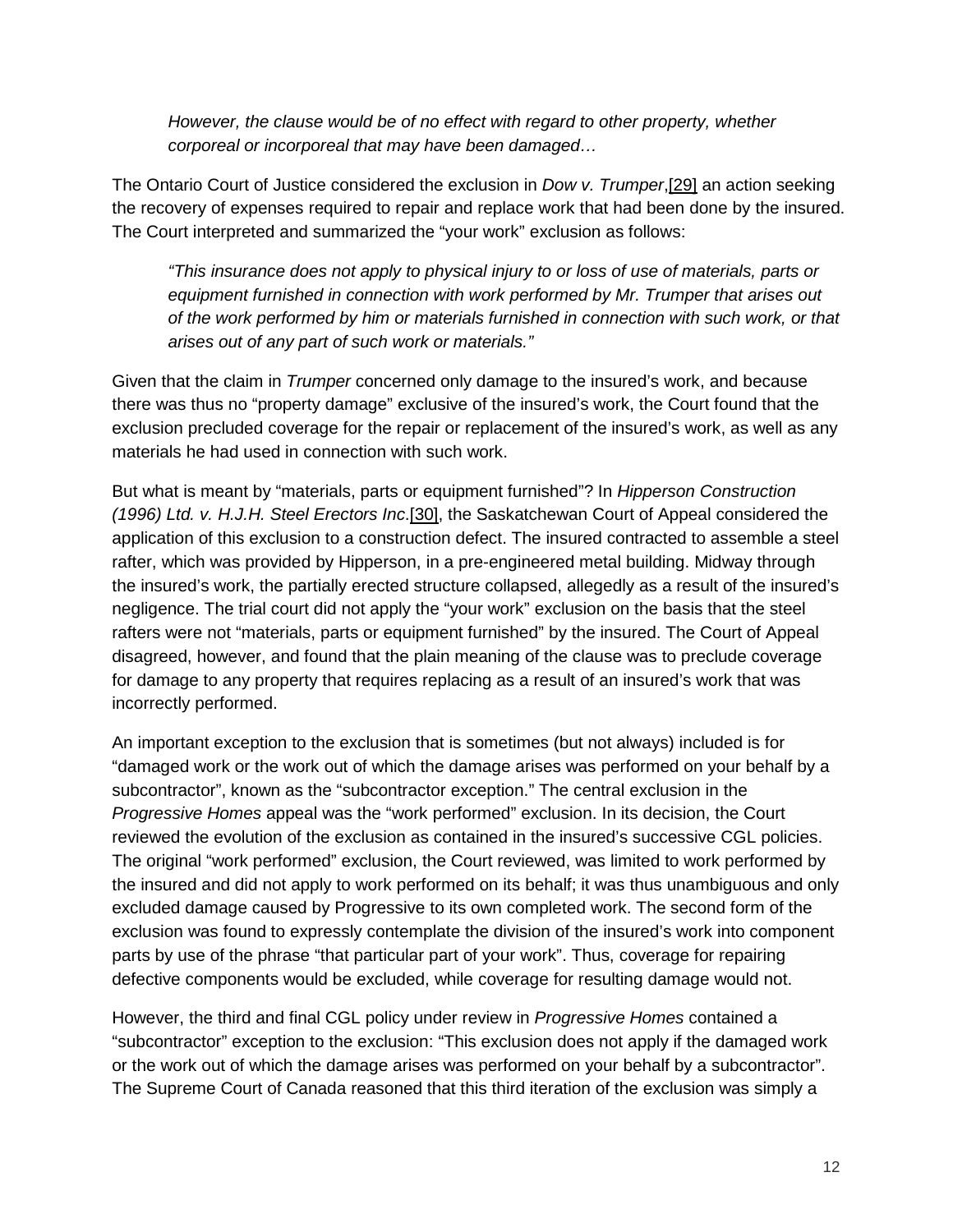combination of the first and second versions. Thus, the "exclusion" portion of the clause, which was identical to the second iteration, only excluded coverage for defective property. However, the subcontractor exception, which was deemed implicit in the first iteration, expanded coverage once again, allowing for coverage of defective work where it is work completed by a subcontractor.

The Supreme Court of Canada's recent decision in *Ledcor Construction Ltd. v. Northbridge Indemnity Insurance Co.*,[31] (a first party property coverage case) is instructive as to what qualifies as an insured's "work". During the cleaning of windows on an office tower, Bristol Cleaning caused damage to the windows by using inappropriate tools and methods. The glass had to be replaced at considerable expense. The insurers denied coverage, asserting that the damage to the windows was excluded through operation of an exclusion that precluded coverage for "the cost of making good faulty workmanship … unless physical damage … results, in which event this policy shall insure such resulting damage". The Court ruled that Bristol Cleaning's "work" was limited to the cleaning itself, and therefore any damage to the windows was covered "resultant damage".

While the Court in *Ledcor* was interpreting a Builders Risk policy, the Ontario Court of Appeal in *Parkhill Excavating Limited*[32] appears to have endorsed the decision. In May 2010, a local health unit had warned homeowners of potential problems with their septic systems, which had been installed by Parkhill. 36 septic systems were eventually replaced, and Parkhill was sued for negligence and breach of contract relating to the above deficiencies. On motion for summary judgment, it was found that the "Your Work" exclusions in the applicable policies applied to vitiate coverage. Without citing *Ledcor*, the Ontario Court of Appeal commented that Canadian jurisprudence has established that the exclusion only applies to the "direct costs" of repairing or replacing defective work, and that there remains coverage for any consequential damage. The Court did however make express reference to *Progressive*. Ultimately it was held that the "increased costs to remedying work" as the homes had already been sold constituted consequential damages. Thus, the narrowed scope of the exclusion as provided by *Ledcor* in the context of a Builder's Risk policy appears to be making its way into CGL case.

## d) Impaired Property

Finally, the "impaired property" business risk exclusion provides that there is no coverage for:

*k. "Property damage" to "impaired property" or property that has not been physically injured, arising out of:*

*1) A defect, deficiency, inadequacy or dangerous condition in "your product" or "your work"; or*

*2) A delay or failure by you or anyone acting on your behalf to perform a contract or agreement in accordance with its terms.*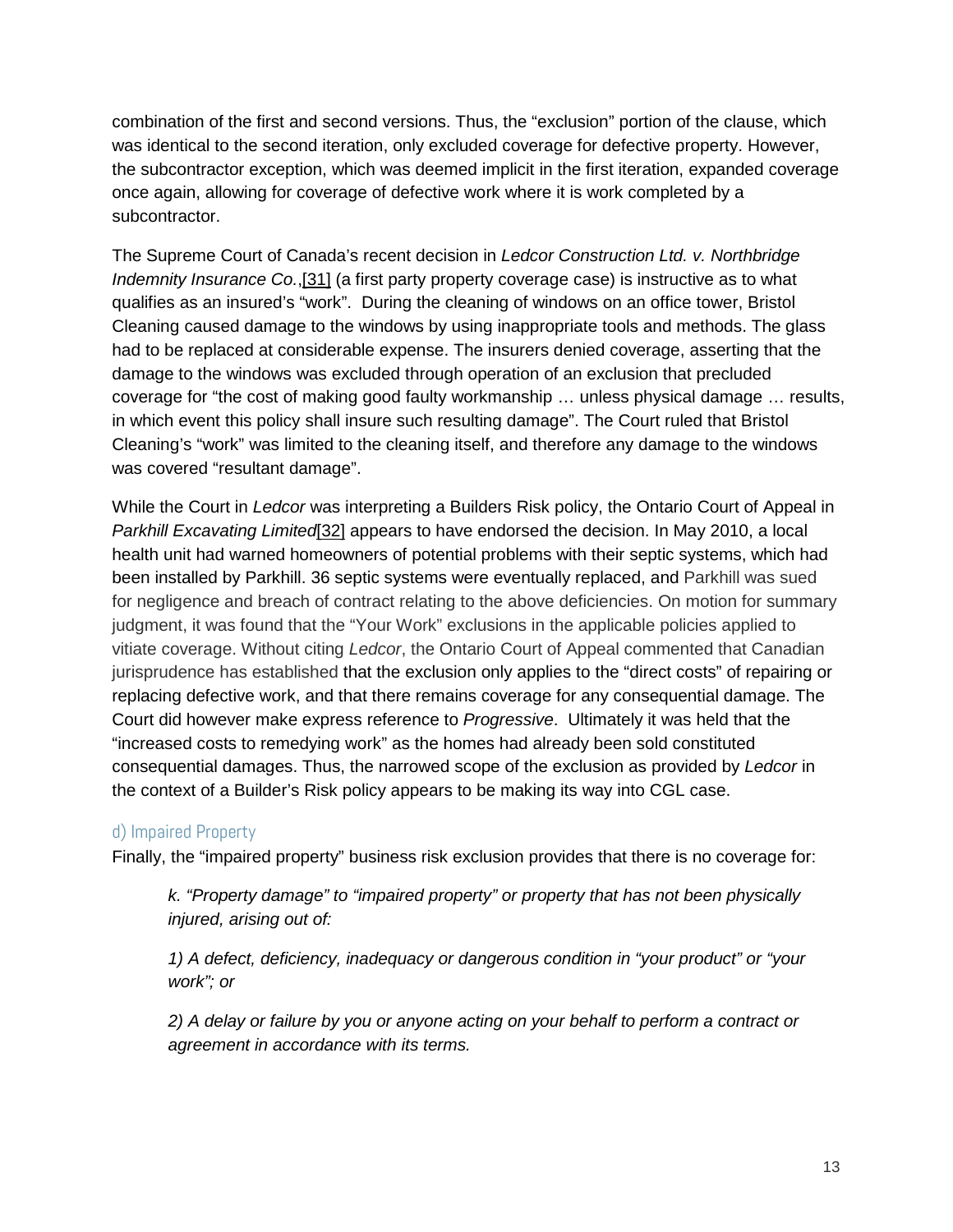*This exclusion does not apply to the loss of use of other property arising out of sudden and accidental physical injury to "your product" or "your work" after it has been put to its intended use.*

"Impaired property", in turn, is commonly defined as:

*5. "Impaired property" means tangible property, other than "your product" or "your work", that cannot be used or is less useful because:*

*a. It incorporates "your product" or "your work" that is known or thought to be defective, deficient, inadequate or dangerous; or*

*b. You have failed to fulfill the terms of a contract or agreement;*

*if such property can be restored to use by:*

*a. The repair, replacement, adjustment or removal of "your product" or "your work"; or*

*b. Your fulfilling the terms of the contract or agreement.*

While there has been a great deal of litigation with respect to interpreting the first three business risk exclusions, the "impaired property" exclusion is particularly convoluted. Lichty and Snowden endorse the following summary of the exclusion written by Hendrick and Wiezel:[33]

*Summarizing, the clearest application of [this] exclusion . . . in the contractor context is to the work of an insured contractor or subcontractor which, because of some defect in the work, renders adjacent property or pre-existing work either useless or reduced in property value. In such cases, assuming that all aspects of the "impaired property" definition are met [this] exclusion . . . eliminates coverage unless the loss of use or property value came about due to "sudden and accidental" physical damage to the insured's work. Where the property that is made useless is the work of the insured or its subcontractors, the "impaired property" clause is inapplicable and the effect, if any, of [this] exclusion . . . hinges on the interpretation of the vague second clause of the exclusion.*

Canadian courts have proffered their own interpretations of the exclusion. In *R.W. Hope Ltd. v. Dominion of Canada General Insurance Co*,[34] for example, the Ontario Court of Appeal provided that:

- *64 …This exclusion applies to property that was not physically damaged, but which is less useful because the insured's work was defective or inadequate.*
- *65 …This clause does not apply without proof that the property can be restored to use.*

An interesting, if simple, example of how this exclusion has been interpreted is found in *Romlight Inc. v. AXA Insurance (Canada)*.[35] The insured supplied a lighting system to be used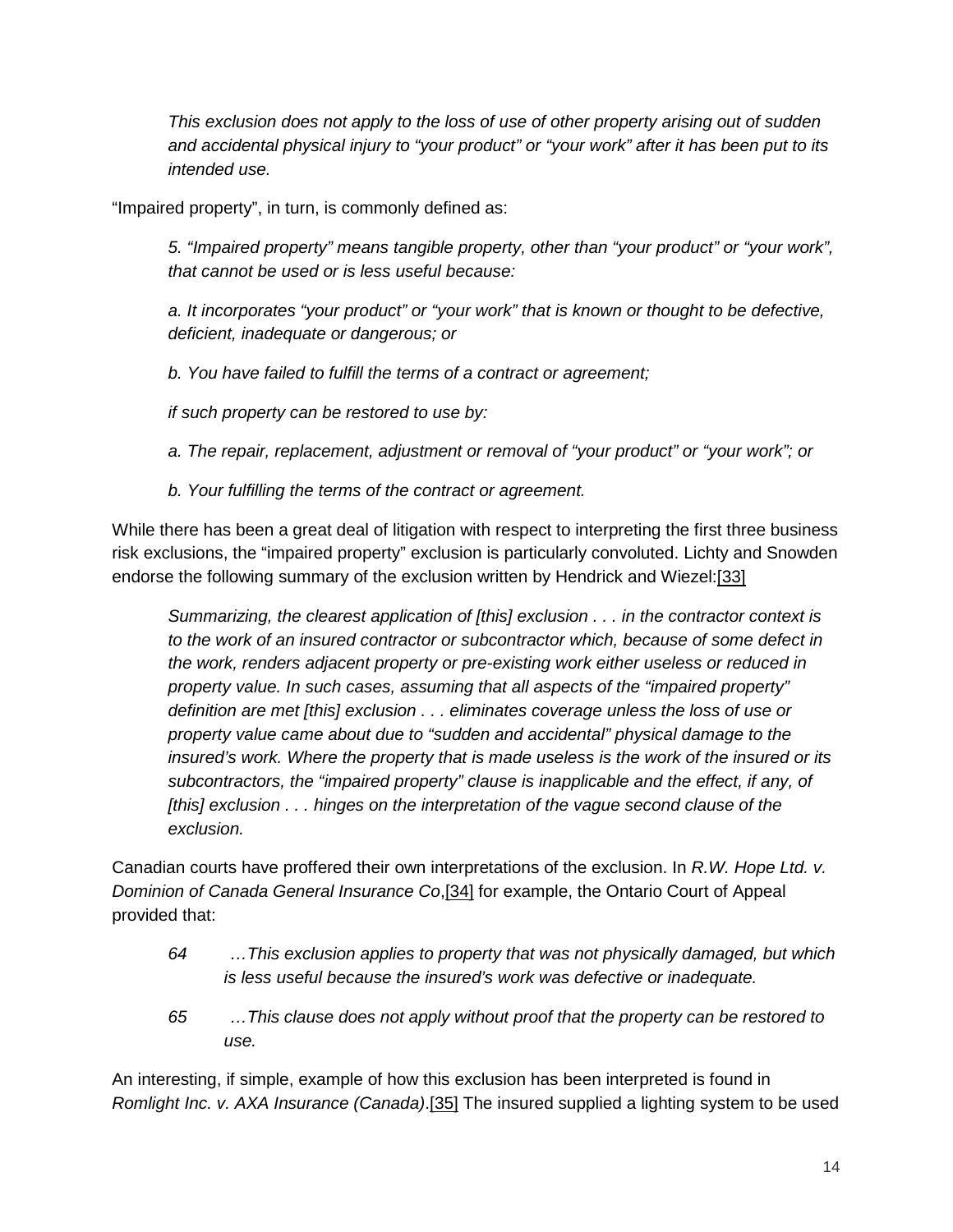in a chicken hatchery. The lighting system subsequently failed, causing abnormally low egg production in the chicken flock. The Court reviewed the exclusion and found that it did not apply given that (1) the damage to the chickens could be considered "physical damage"; (2) the chickens did not "incorporate" the insured's product or work; and (3) the allegations were grounded in negligence and not breach of contract (*i.e.*, "a delay or failure . . . to perform a contract or agreement in accordance with its terms").

In *March Elevator Co. v. Canadian General Insurance Co*.[36] the Ontario Court of Justice considered the scope of the "impaired property" exclusion with respect to pure economic loss resulting from the insured's failed performance of an elevator maintenance contract. The plaintiff was forced to repair the elevator, during which it had to reduce rent to compensate for its reduction in services. The Court found that the exclusion precluded coverage on the basis that the CGL policy was designed to insure the risk that an insured's work or product might cause bodily injury or property damage to another. It was *not* intended to encompass the risk that an insured might be required to correct its own defective work or product. The plaintiff's elevator thus qualified as "impaired property", or tangible property that was not the insured's that could not be used (or was rendered less useful) because it incorporated the insured's defective work. The exclusion also precluded coverage on the basis that the insured did not fulfill the terms of the maintenance agreement.

Finally, the Ontario Court of Appeal's decision in *Alie v. Bertrand & Frère Construction Co.*[37] provides some assistance in unmasking the "impaired property" exclusion. Before the Court was a dispute on damages arising from an insured's defective manufacturing of concrete that was then used in residential foundations. As a result, deficiencies in the concrete caused an enormous structural defect necessitating total replacement. In disagreeing with the insurers' argument that the program of repair or replacement did not involve physical injury or damage of another's property, the Court found that the "impaired property" exclusion did not apply. The replacement of the insured's faulty foundations, and the corresponding costs, constituted more than economic loss in that replacement required the destruction of the foundation and the claimants' affixed property.

<sup>[1]</sup> Jason is a Partner in Blaney McMurtry LLP's Insurance Coverage & Insurance Litigation practice groups. He has provided hundreds of insurance coverage opinions in respect of all types of policies and has acted as lead counsel in numerous cases involving complex issues relating to insurance coverage as well as the defence of claims.

<sup>[2]</sup> Zack is an Associate in Blaney McMurtry LLP's Insurance Coverage & Insurance Litigation practice groups. He provides insurers with advice on a diverse range of policies, with a focus on commercial general liability, professional errors and omissions and directors' and officers' liability. He also maintains a general insurance litigation practice.

<sup>[3]</sup> *Tomlinson v. The Prudential Insurance Company of America*, [1954] O.R. 508; *Kerr Estate v. British Columbia Motorist Insurance Co.*, [1972] B.C.J. No. 510.

<sup>[4]</sup> *Victoria General Hospital v. General Accident Assurance Co. of Canada*, [1995] M.J. No. 276.

<sup>[5]</sup> *Dow v. Trumper*, [1995] O.J. No. 2261 (Ont. Gen. Div.). See *L. (C) v. Dominion of Canada*, [1997] I.L.R. I-3456.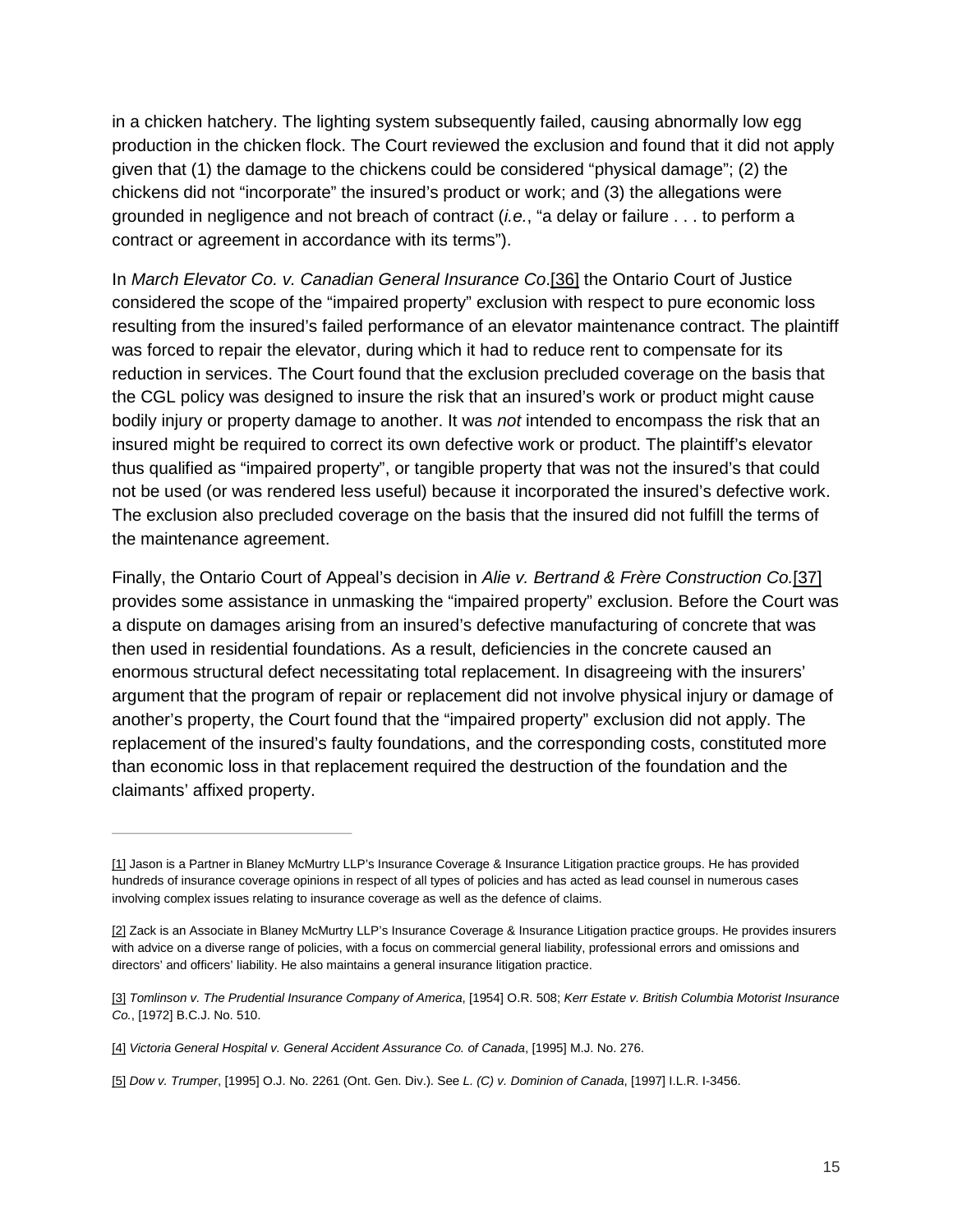- [6] *Wellington Guarantee, a division of Wellington Insurance Co. v. Evangelical Lutheran Church in Canada*, [1996] B.C.J. No. 872.
- [7] *Elmford Construction Co. v. Canadian Indemnity Co.*, [1995] O.J. No. 1022.
- [8] *Maillet v. Halifax Insurance ING Canada*, 2003 NBQB 7.
- [9] *Strata Plan NW3341 - Riverwest v. Royal Insurance Co. of Canada*, [1996] B.C.J. No. 618.
- [10] *Ben's Ltd. v. Royal Insurance Co.*, [1985] N.S.J. No. 47.
- [11] *Raylo Chemicals, Inc. v. AXA Pacific Insurance Co.*, 1999 ABQB 177.
- [12] *Hildon Hotel (1963) Ltd. v. Dominion Insurance Corp. Ltd. et al.*, [1968] B.C.J. No. 217.
- [13] Progressive Homes Ltd. v. Lombard General Insurance Co. of Canada, 2010 SCC 33.
- [14] *Canadian Equipment Sales & Service Co. Ltd. v. Continental Insurance Co.*, [1975] O.J. No. 2355.
- [15] *Beaverdam Pools Ltd. v. Wawanesa Mutual Insurance Co.*, 2009 NBQB 123 aff'd 2010 NBCA 1.
- [16] *Carwald Concrete and Gravel Co. Limited v. General Security Insurance Company of Canada et al.*, [1985] A.J. No. 1086.
- [17] *Raylo Chemicals, Inc. v. AXA Pacific Insurance Co.*, 1999 ABQB 177.
- [18] *International Radiography and Inspection Services (1976) Ltd. v. General Accident Assurance Co. of Canada*, [1996] A.J. No. 1053.
- [19] *Romay Automotive Ltd. v. Dominion of Canada General Insurance Co.*, [1974] O.J. No. 1814.
- [20] *Archway Holdings Ltd. v. Royal Insurance Co. of Canada*, [1992] N.B.J. No. 594.
- [21] *Fraser River Pile Driving Co. v. Fidelity Insurance Co. of Canada*, [1972] B.C.J. No. 548.
- [22] *Poplawski v. McGrimmon*, 2010 ONSC 108 aff'd 2010 ONCA 655.
- [23] *Hector v. Piazza*, 2011 ONSC 1302 aff'd 2012 ONCA 26.
- [24] *Alie v. Bertrand & Frère Construction Co.*, [2002] O.J. No. 4697.
- [25] See also *Westridge Construction v. Zurich* 2005, SKCA 81 at para 54.
- [26] *Bulldog Bag Ltd. v. AXA Pacific Insurance Co.*, 2011 BCCA 178.
- [27] *Axa Insurance (Canada) v. Ani-Wall Concrete Forming Inc.*, [2007] O.J. No. 3989.
- [28] *Privest Properties Ltd. v. Foundation Co. of Canada Ltd.*, [1991] I.L.R. 1-2737.
- [29] *Dow v. Trumper*, [1995] O.J. No. 2261.
- [30] Hipperson Construction (1996) Ltd. v. H.J.H. Steel Erectors Inc., 2007 SKCA 52.
- [31] *Ledcor Construction Ltd. v. Northbridge Indemnity Insurance Co.*, 2016 SCC 37.
- [32] *ParkhiII Excavating Limited v. Royal & Sunalliance Insurance Company of Canada*, 2016 ONCA 832.

[33] J. T. Hendrick & J. P. Wiezel, "The New Commercial General Liability Forms: An Introduction and Critique" (1986), 36 *Federation of Insurance & Corporate Counsel Quarterly* 319 at pp. 358-68.

- [34] *R.W. Hope Ltd. v. Dominion of Canada General Insurance Co.*, [2001] O.J. No. 4936.
- [35] *Romlight Inc. v. AXA Insurance (Canada)*, [2004] O.J. No. 1919.